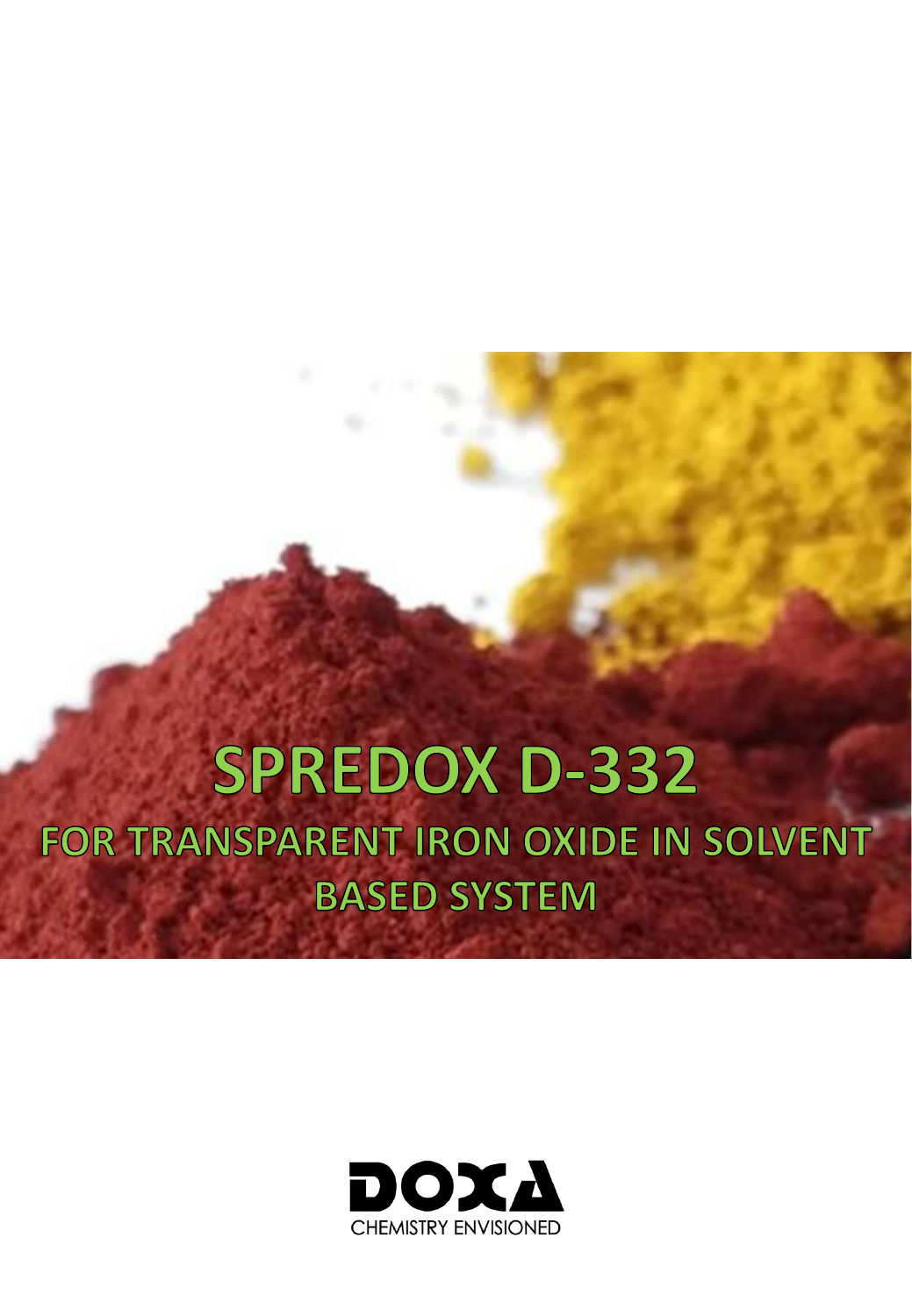# **Product Intro**

Spredox D-332 is designed for iron oxide pigment, it provides good viscosity reduction and stability, especially recommended for those pigments are generally difficult to disperse such as transparent iron oxide

| <b>Specification</b>           |            |  |  |  |
|--------------------------------|------------|--|--|--|
| Yellowish liquid<br>Appearance |            |  |  |  |
| Solid content                  | 50%        |  |  |  |
| Solvent                        | <b>BAC</b> |  |  |  |

#### **Testing Formula (acrylic polyol)**

| <b>Millbase</b>                     | <b>Ratio</b> | 1K coating                 | <b>Ratio</b> |
|-------------------------------------|--------------|----------------------------|--------------|
| Transparent iron oxide <sup>1</sup> | 20.0         | Mill base                  | 25.0         |
| Dispersant (100% active content)    | 10.0         | CAB <sup>3</sup> (20%)     | 31.5         |
| Acrylic polyo <sup>2</sup>          | 25.0         | Acrylic polyo <sup>2</sup> | 15.0         |
| XY/BAC/PMA                          | 45.0         | XY/BAC                     | 28.5         |
| sum                                 | 100          | sum                        | 100          |

**\*1 From BASF**

**\*2 FX-2060A from Elementis**

**\*3 CAB-381-2 from Eastman**



### **Viscosity Reduction (mill base)**

★**D-332 provides the best viscosity reduction**